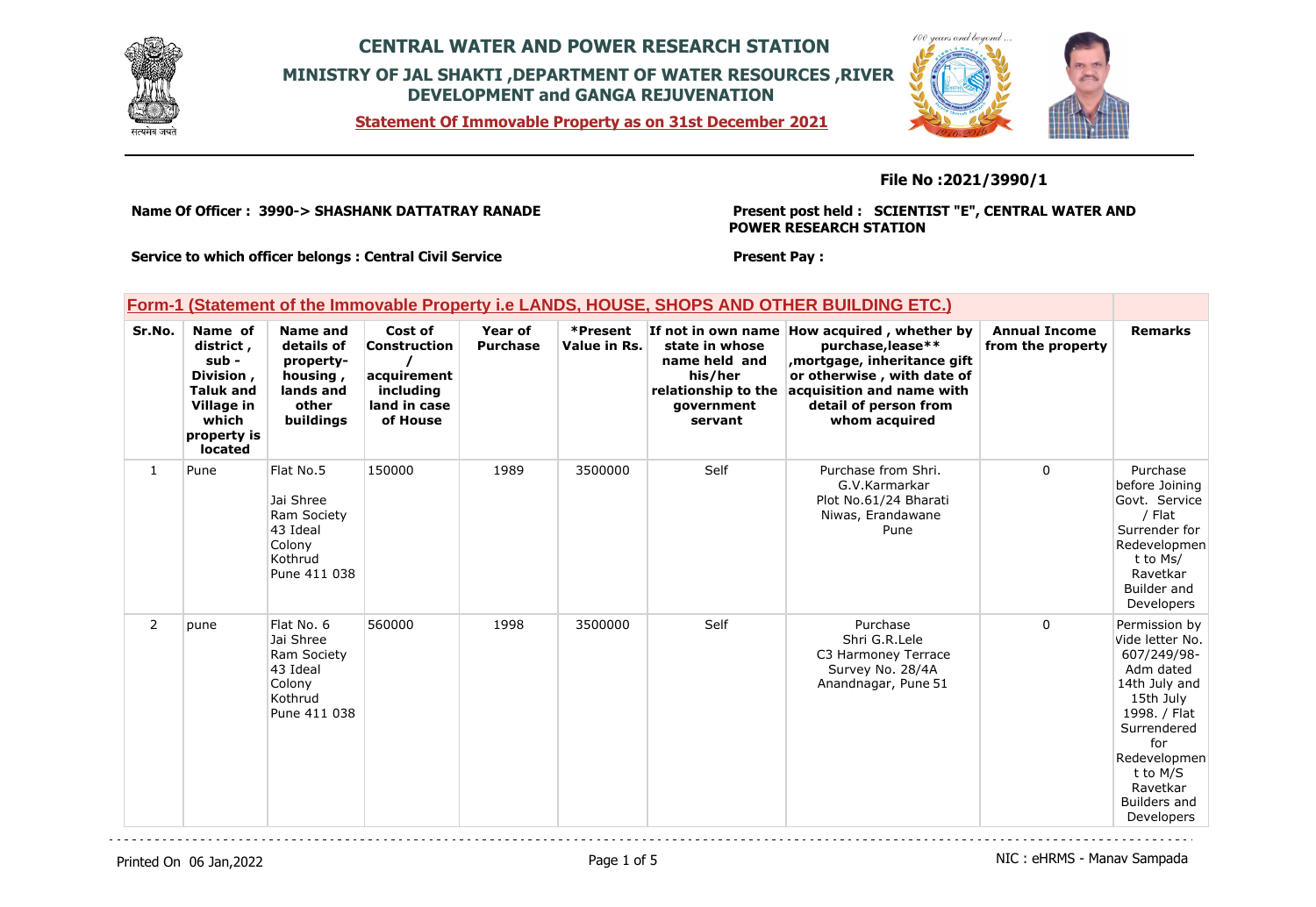



**Statement Of Immovable Property as on 31st December 2021**

| Form-1 (Statement of the Immovable Property i.e LANDS, HOUSE, SHOPS AND OTHER BUILDING ETC.) |                                                                                                                        |                                                                                               |                                                                                 |                            |                          |                                                                                            |                                                                                                                                                                                                      |                                           |                                                                                         |  |
|----------------------------------------------------------------------------------------------|------------------------------------------------------------------------------------------------------------------------|-----------------------------------------------------------------------------------------------|---------------------------------------------------------------------------------|----------------------------|--------------------------|--------------------------------------------------------------------------------------------|------------------------------------------------------------------------------------------------------------------------------------------------------------------------------------------------------|-------------------------------------------|-----------------------------------------------------------------------------------------|--|
| Sr.No.                                                                                       | Name of<br>district,<br>sub -<br>Division,<br><b>Taluk and</b><br>Village in<br>which<br>property is<br><b>located</b> | Name and<br>details of<br>property-<br>housing,<br>lands and<br>other<br>buildings            | Cost of<br>Construction<br>acquirement<br>including<br>land in case<br>of House | Year of<br><b>Purchase</b> | *Present<br>Value in Rs. | state in whose<br>name held and<br>his/her<br>relationship to the<br>government<br>servant | If not in own name How acquired, whether by<br>purchase, lease**<br>mortgage, inheritance gift,<br>or otherwise, with date of<br>acquisition and name with<br>detail of person from<br>whom acquired | <b>Annual Income</b><br>from the property | <b>Remarks</b>                                                                          |  |
| 3                                                                                            | Village<br>Taluka Bhor I<br>Dist.<br>Pune                                                                              | Plot No. 105<br>warve khurd Gut No. 240<br>Village warve<br>khurd<br>Taluka Bhor              | 63008                                                                           | 2005                       | 200000                   | Mithila Ranade, Wife                                                                       | M/S Poona Develpoers<br>Pvt. Ltd.<br>2, Jeevan Apartments,<br>1216/11 Shivajinagar<br>Pune 411004                                                                                                    | $\Omega$                                  | Permission by<br>Vide letter No.<br>607/249/2005<br>-Adm dated<br>22nd July<br>2005     |  |
| $\overline{4}$                                                                               | Ladghar,<br>Dapoli                                                                                                     | <b>Plot 315</b><br>Sq. mtr.<br>Mouje<br>Machlandi<br>Ladghar<br>Tal Dapoli<br>Dist. Ratnagiri | 311000                                                                          | 2016                       | 350000                   | Mithila Ranade Wife                                                                        | Purchase<br>Shri Ravi Shinde<br>Gitanjali Height, Kothrud<br>Pune 411038                                                                                                                             | $\Omega$                                  | Permission<br>vide letter No.<br>607/249/Estt<br>I/2016/371<br>dated 10th<br>March 2016 |  |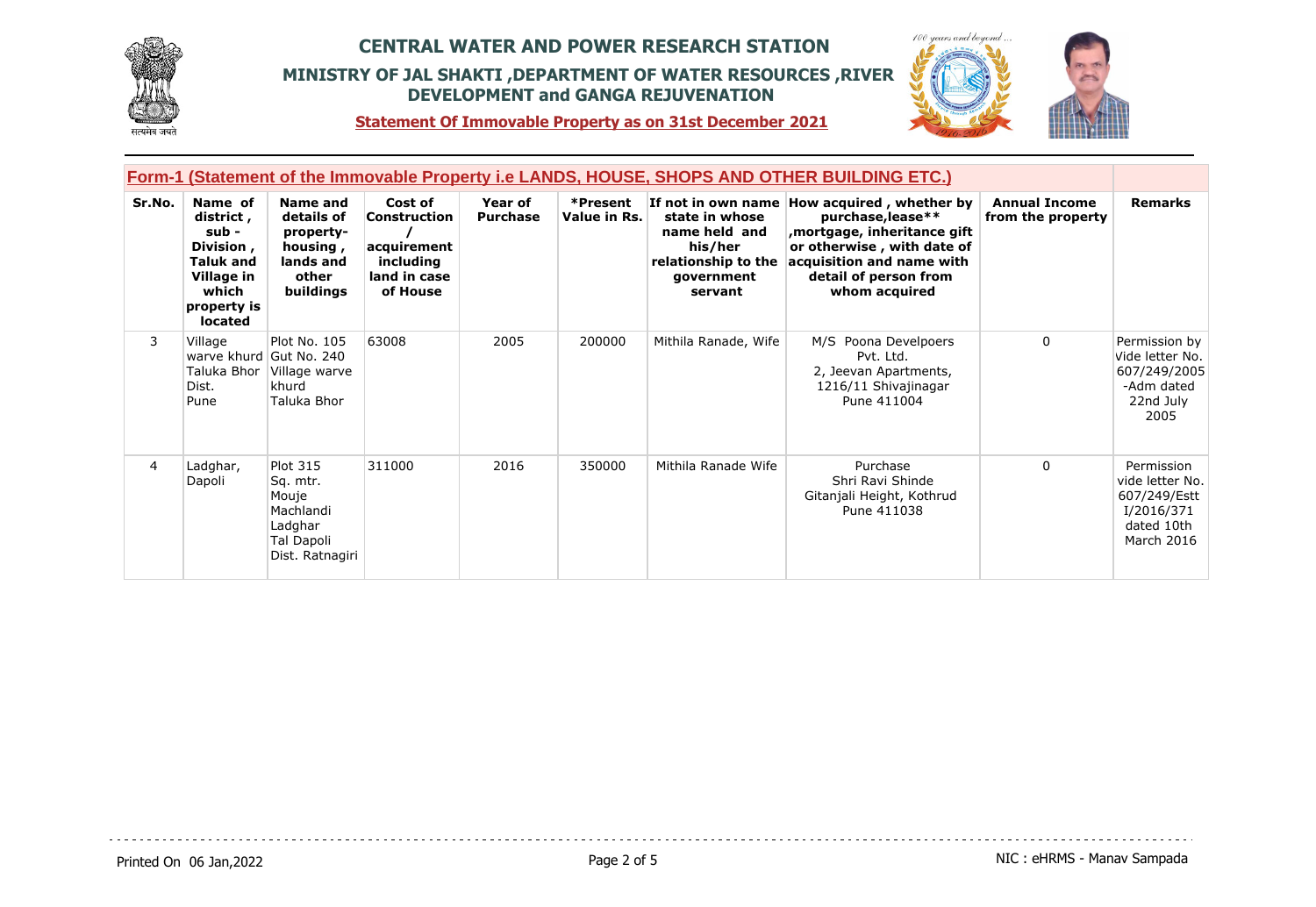



**Statement Of Immovable Property as on 31st December 2021**

| <b>Form-1 (Statement of the Immovable Property i.e LANDS, HOUSE, SHOPS AND OTHER BUILDING ETC.)</b> |                                                                                                                  |                                                                                                          |                                                                                        |                            |                          |                                                                                            |                                                                                                                                                                                                                                      |                                           |                                                                                                                                                                                                                                                |
|-----------------------------------------------------------------------------------------------------|------------------------------------------------------------------------------------------------------------------|----------------------------------------------------------------------------------------------------------|----------------------------------------------------------------------------------------|----------------------------|--------------------------|--------------------------------------------------------------------------------------------|--------------------------------------------------------------------------------------------------------------------------------------------------------------------------------------------------------------------------------------|-------------------------------------------|------------------------------------------------------------------------------------------------------------------------------------------------------------------------------------------------------------------------------------------------|
| Sr.No.                                                                                              | Name of<br>district ,<br>sub -<br>Division,<br><b>Taluk and</b><br>Village in<br>which<br>property is<br>located | Name and<br>details of<br>property-<br>housing,<br>lands and<br>other<br>buildings                       | Cost of<br><b>Construction</b><br>acquirement<br>including<br>land in case<br>of House | Year of<br><b>Purchase</b> | *Present<br>Value in Rs. | state in whose<br>name held and<br>his/her<br>relationship to the<br>government<br>servant | If not in own name How acquired, whether by<br>purchase, lease**<br>mortgage, inheritance gift,<br>or otherwise, with date of<br>acquisition and name with<br>detail of person from<br>whom acquired                                 | <b>Annual Income</b><br>from the property | <b>Remarks</b>                                                                                                                                                                                                                                 |
| 5                                                                                                   | Pune                                                                                                             | Flat No. 601<br>Jai Shree Ram<br>Society<br>Anushree 43<br><b>Ideal Colony</b><br>Kothrud Pune<br>411038 | 4480500                                                                                | 2020                       | 4480500                  | Self                                                                                       | Redevelopment of old Flat No<br>6 Jai Shree Ram Society<br>Anushree Kothrud mentioned<br>above and Purchase additional<br>area from M/S Ravetkar<br>Builders and Developers, CTS<br>No. 40/23, Shivam, Bhonde<br>Colony, Pune 411004 | $\Omega$                                  | Redevelopmen<br>t old flat No. 6<br>Jai Shree Ram<br>Society 43<br>Ideal Colony<br>Kothrud Pune<br>mentioned Sr<br>No 2 above<br>above and<br>Office<br>Permission<br>vide Letter<br>No.<br>607/249/Est<br>II /477/2020<br>dated<br>18.05.2020 |

 $-$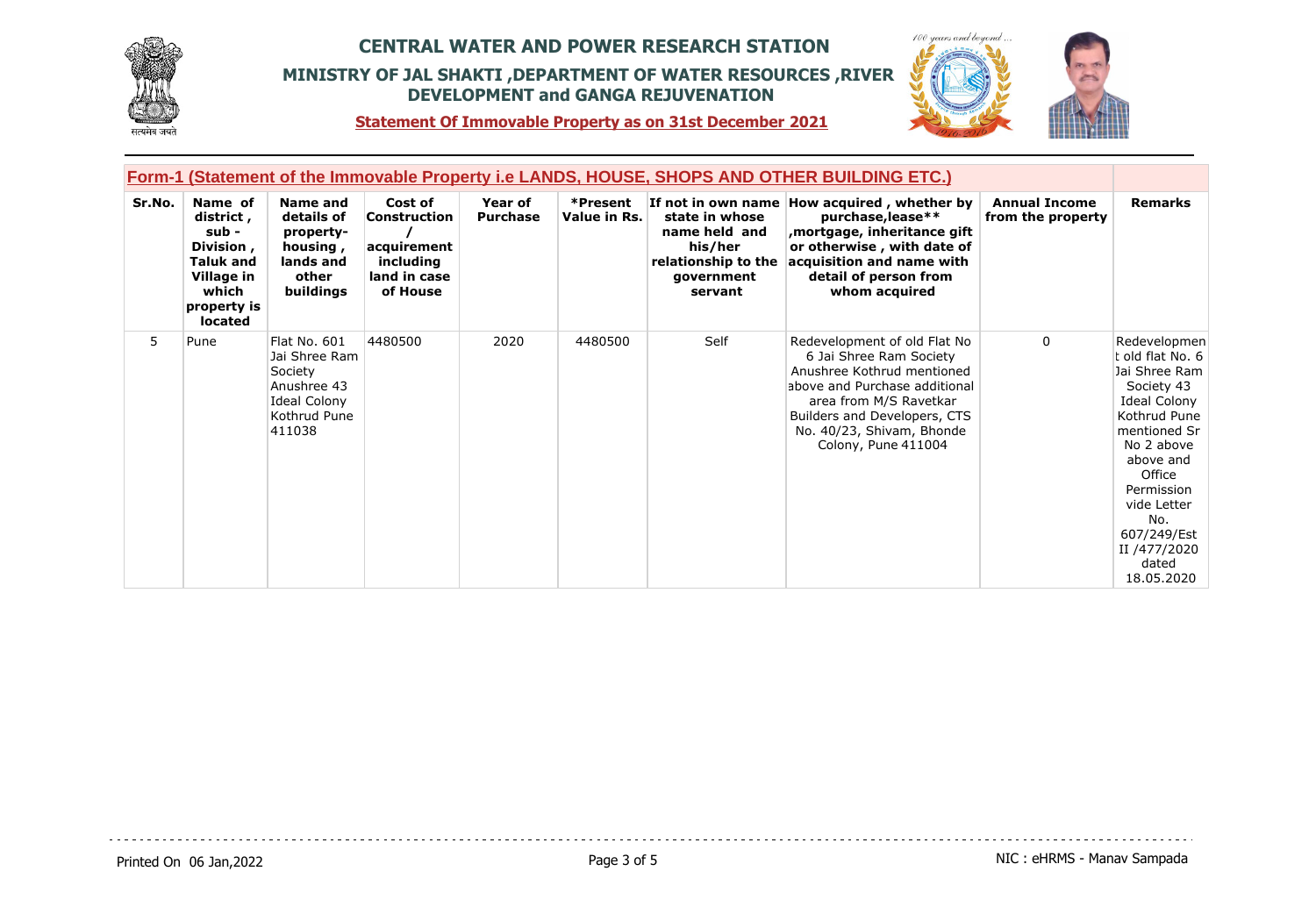



**Statement Of Immovable Property as on 31st December 2021**

| Form-1 (Statement of the Immovable Property i.e LANDS, HOUSE, SHOPS AND OTHER BUILDING ETC.) |                                                                                                                        |                                                                                                         |                                                                                 |                            |                          |                                                                                            |                                                                                                                                                                                                                                                                   |                                           |                                                                                                                                                                                                                                                                      |
|----------------------------------------------------------------------------------------------|------------------------------------------------------------------------------------------------------------------------|---------------------------------------------------------------------------------------------------------|---------------------------------------------------------------------------------|----------------------------|--------------------------|--------------------------------------------------------------------------------------------|-------------------------------------------------------------------------------------------------------------------------------------------------------------------------------------------------------------------------------------------------------------------|-------------------------------------------|----------------------------------------------------------------------------------------------------------------------------------------------------------------------------------------------------------------------------------------------------------------------|
| Sr.No.                                                                                       | Name of<br>district,<br>sub -<br>Division,<br><b>Taluk and</b><br>Village in<br>which<br>property is<br><b>located</b> | Name and<br>details of<br>property-<br>housing,<br>lands and<br>other<br>buildings                      | Cost of<br>Construction<br>acquirement<br>including<br>land in case<br>of House | Year of<br><b>Purchase</b> | *Present<br>Value in Rs. | state in whose<br>name held and<br>his/her<br>relationship to the<br>government<br>servant | If not in own name How acquired, whether by<br>purchase, lease**<br>mortgage, inheritance gift,<br>or otherwise, with date of<br>acquisition and name with<br>detail of person from<br>whom acquired                                                              | <b>Annual Income</b><br>from the property | <b>Remarks</b>                                                                                                                                                                                                                                                       |
| 6                                                                                            | Pune                                                                                                                   | Flat No.502<br>Jai Shree Ram<br>Society<br>Anushree 43<br><b>Ideal Colony</b><br>Kothrud Pune<br>411038 | 1688250                                                                         | 2020                       | 1688250                  | Self                                                                                       | Redevelopment of old flat No5<br>Jai Shree Ram Society<br>Anushree 43 Ideal Colony<br>Kothrud Pune 411038<br>mentioned above and<br>Purchasing additional Area<br>from Ravetkar Builders and<br>Developers CTS No. 40/23,<br>Shivam, Bhonde Colony Pune<br>411004 | $\Omega$                                  | Redevelopmen<br>t of Old Flat<br>No 5 Jai Shree<br>Ram Society<br>43 Ideal<br>Colony<br>Kothrud Pune<br>mentioned Sr<br>No 1 above<br>and purchase<br>additional<br>area<br>Permission by<br>Vide Letter<br>no.<br>607/249/Est<br>II/477/2020<br>dated<br>18.05.2020 |



**Name Of Officer:** 3990-> SHASHANK DATTATRAY RANADE

. . . . . . . . . . . . . . . . . . .

**Designation:** SCIENTIST "E"

Printed On 06 Jan, 2022 **Page 4 of 5** Page 4 of 5 NIC : eHRMS - Manav Sampada